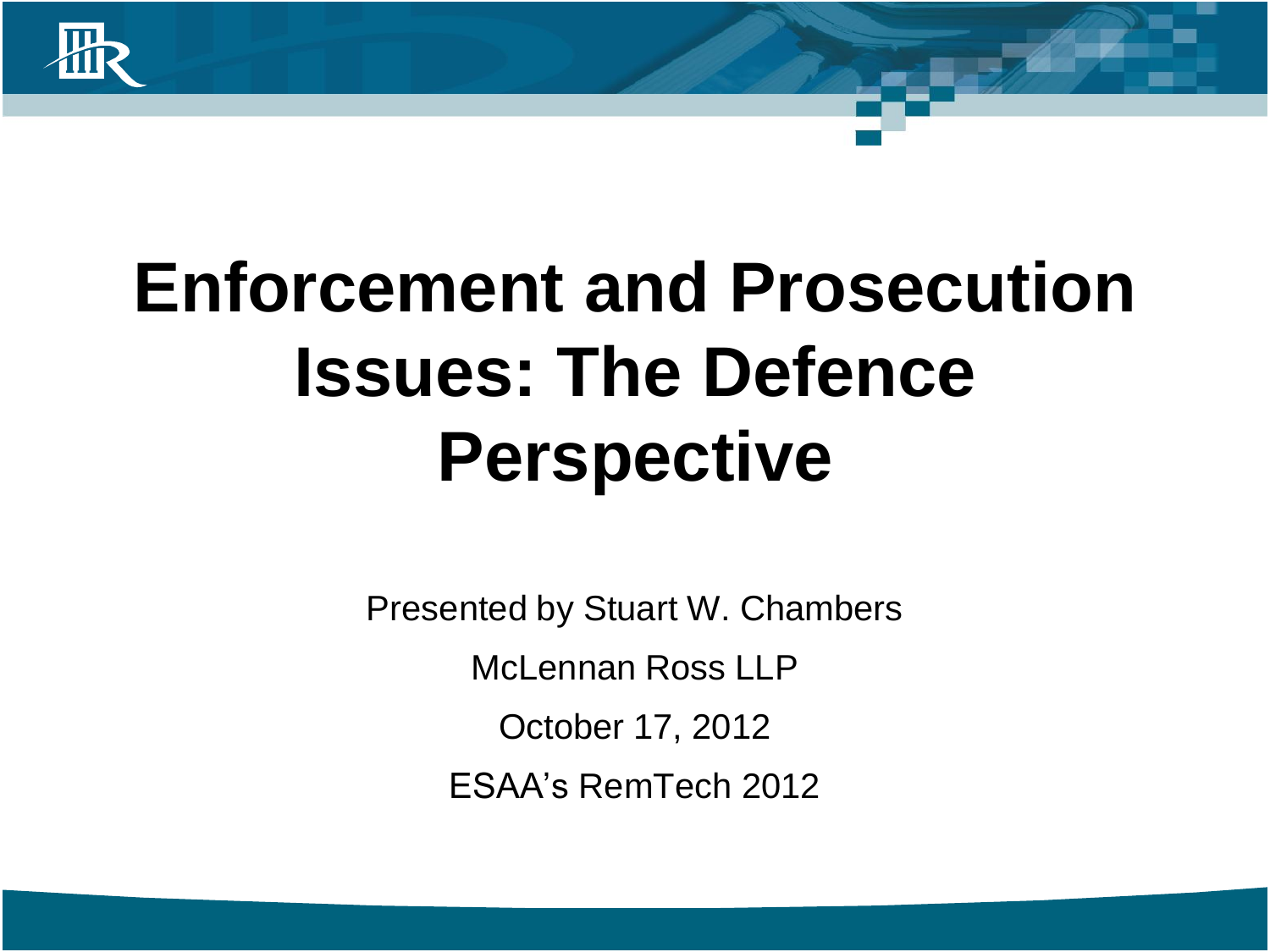

## **Outline**

- Mitigate Risks
- Investigations
- Enforcement / Prosecutions
- Sentencing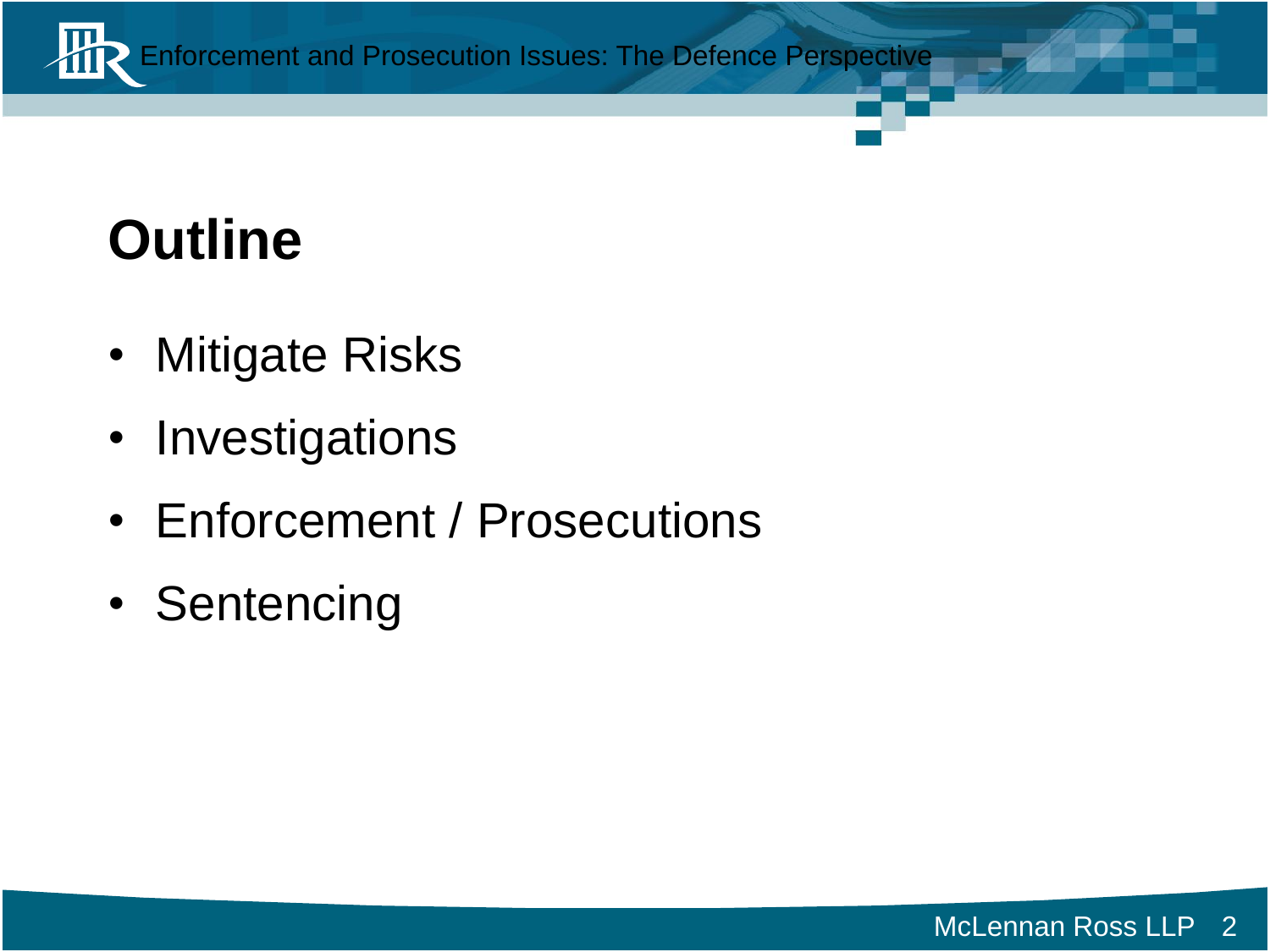

### **Indemnities**

• Regulatory liability

• Civil liability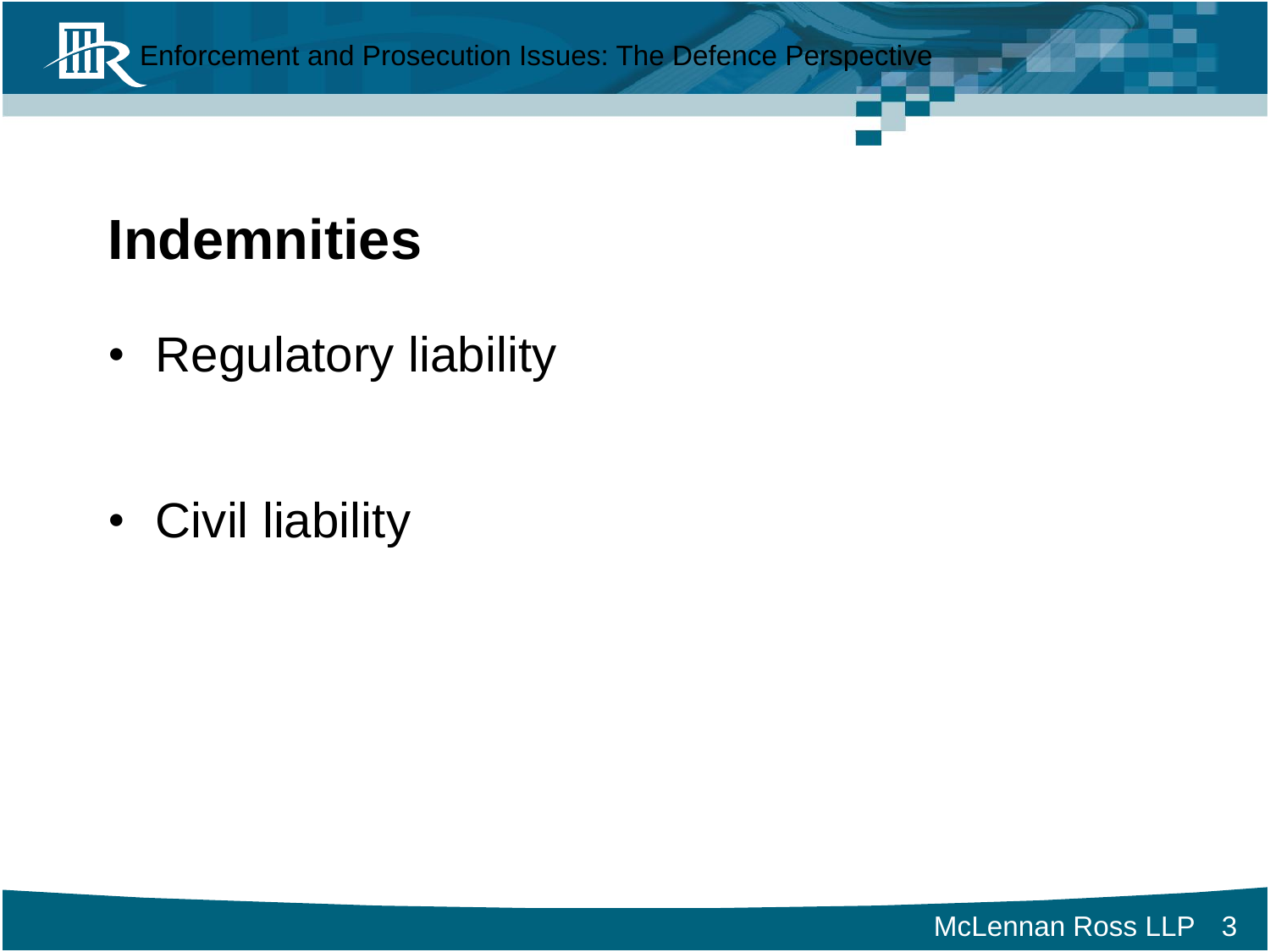# **Due Diligence Defence**

- Available to an accused who is charged with a "strict liability" offence
- In establishing due diligence, the accused generally must prove that all reasonable steps were taken or that reasonably believed in mistaken set of facts
- Depends on the facts of each case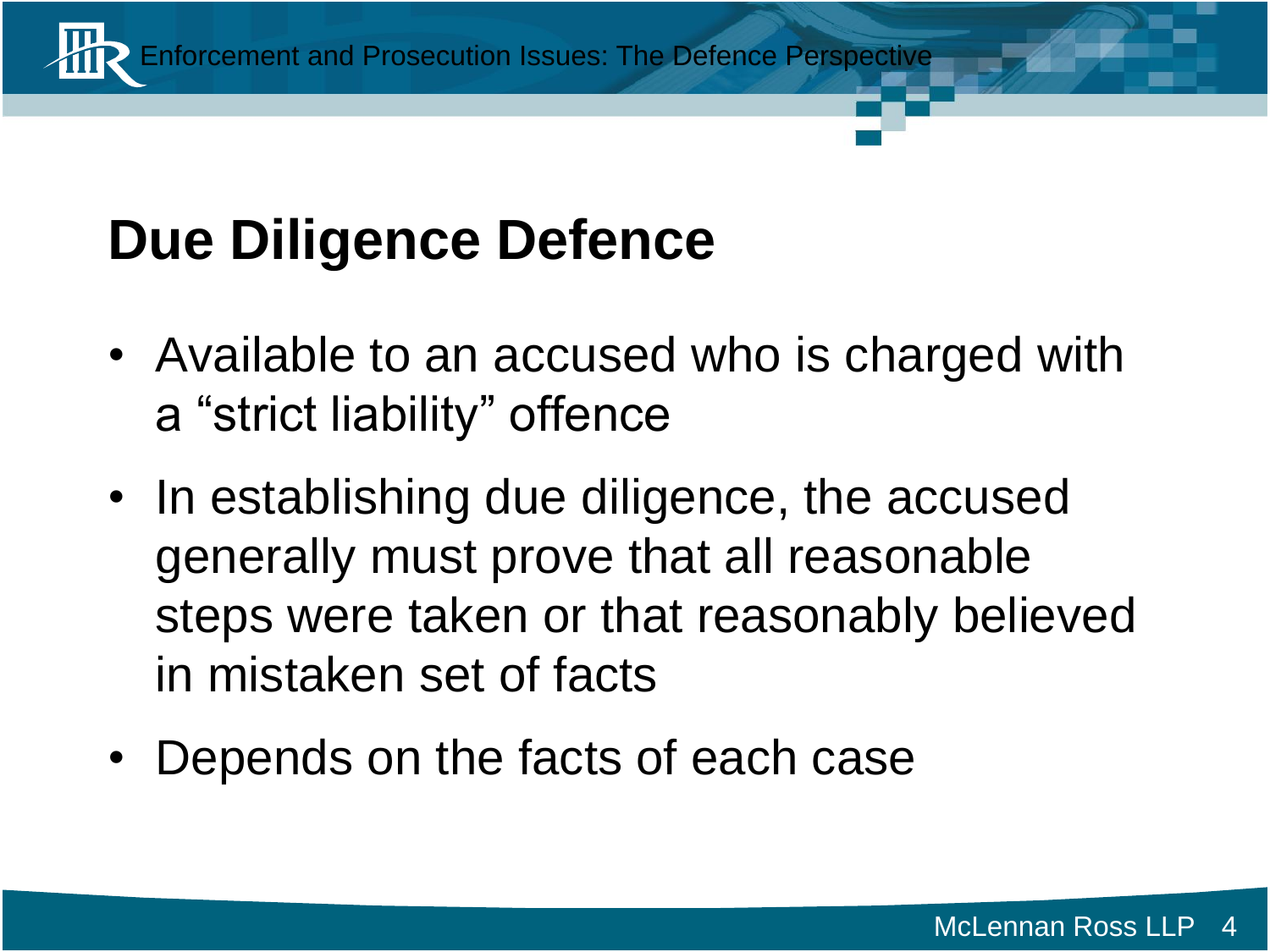### **Prepare for the Inevitable – "Incident Response Plan"**

- Respond to emergency first
- Initiate plan establish privilege
- Key personnel familiar with it in advance
- Early response to investigation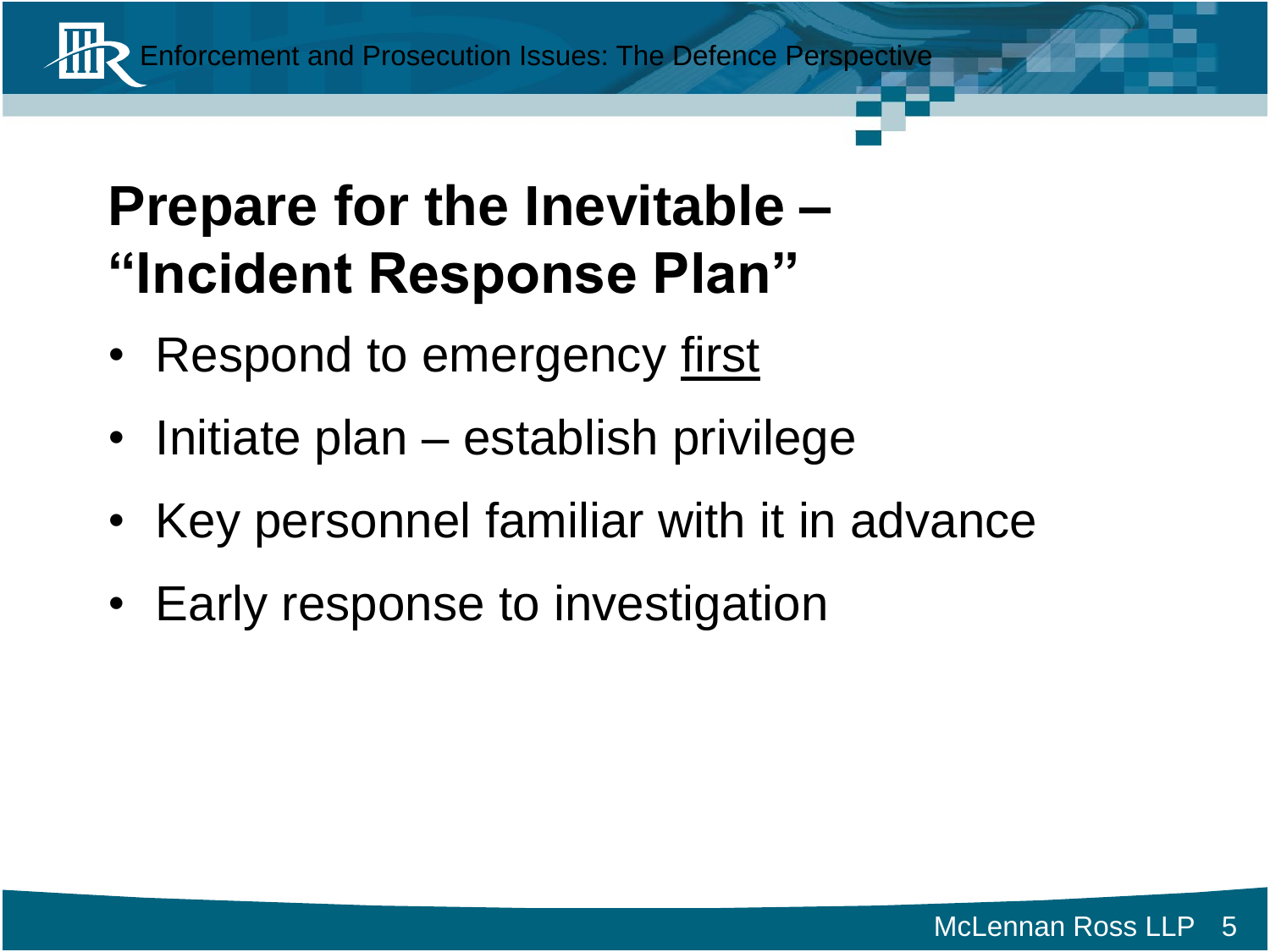## **Incident Response Plan**

- A. Identify site coordinator
- B. Make employees aware of plan
- C. When the investigator is at the site
- D. Seizure of documents / records / materials
- E. Questioning and interviewing employees
- F. After the investigation "reduce uncertainty"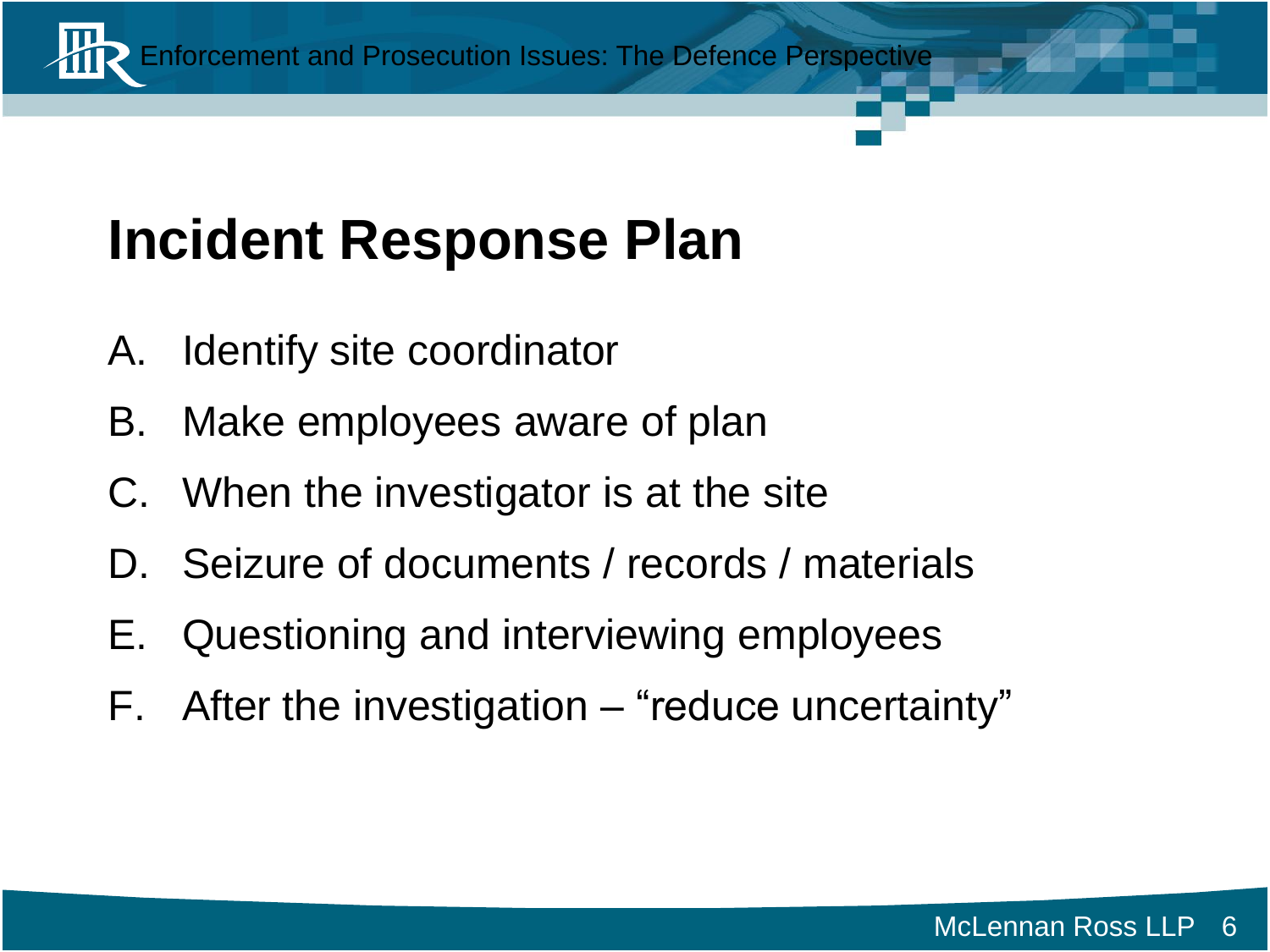

### **Offences**

• Generally separate offence to:

(1) commit the act; and

(2) fail to report to appropriate authority

- If in doubt, report
- Some provisions separate offence for each day act continues
- Possible to have provincial and federal charges for same event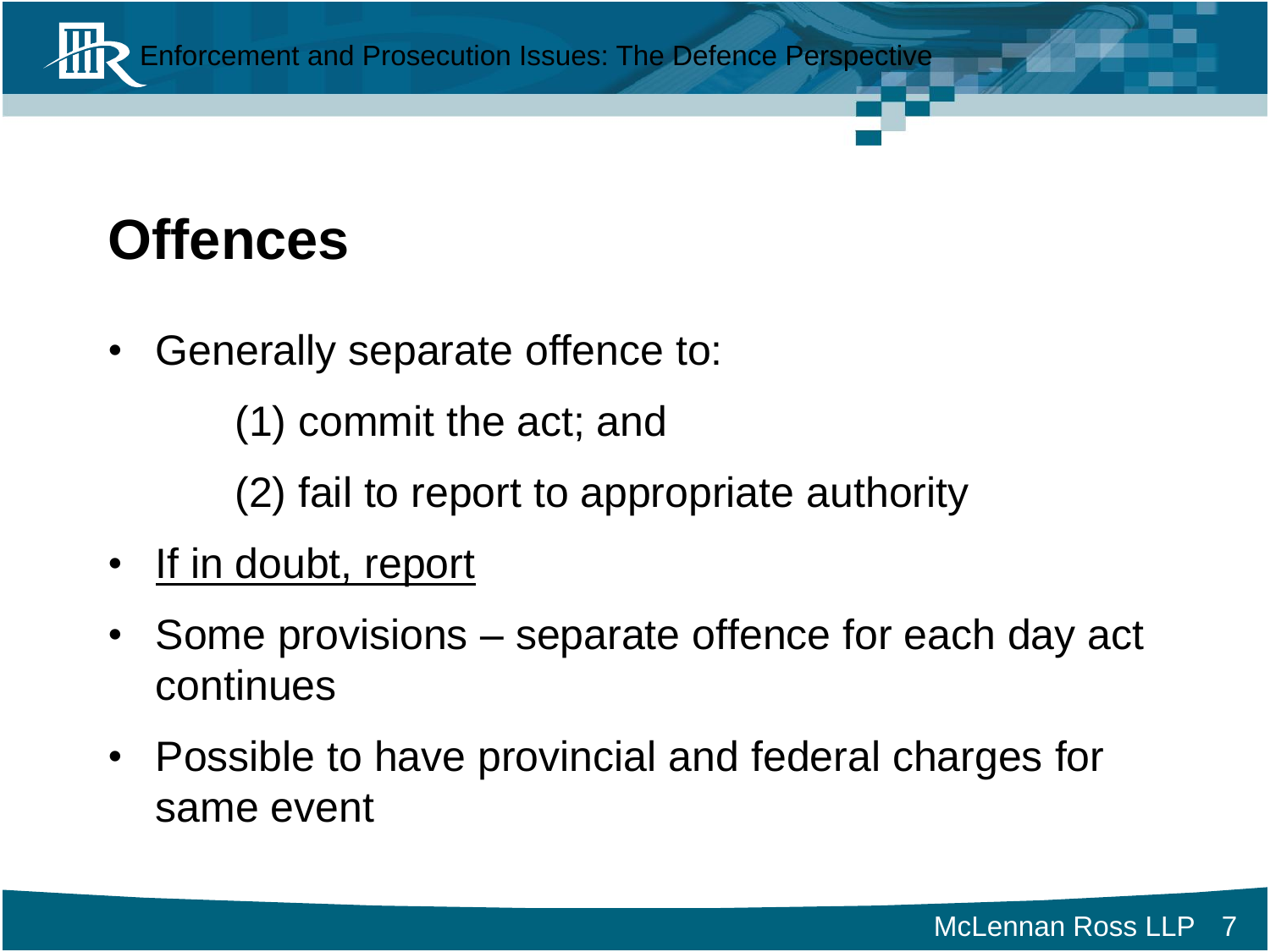

## **Investigator's practices**

- Different investigators use different processes
	- a) Alberta Environment and Sustainable Resource Development (different between regions)
	- b) Environment Canada
	- c) Department of Fisheries and Oceans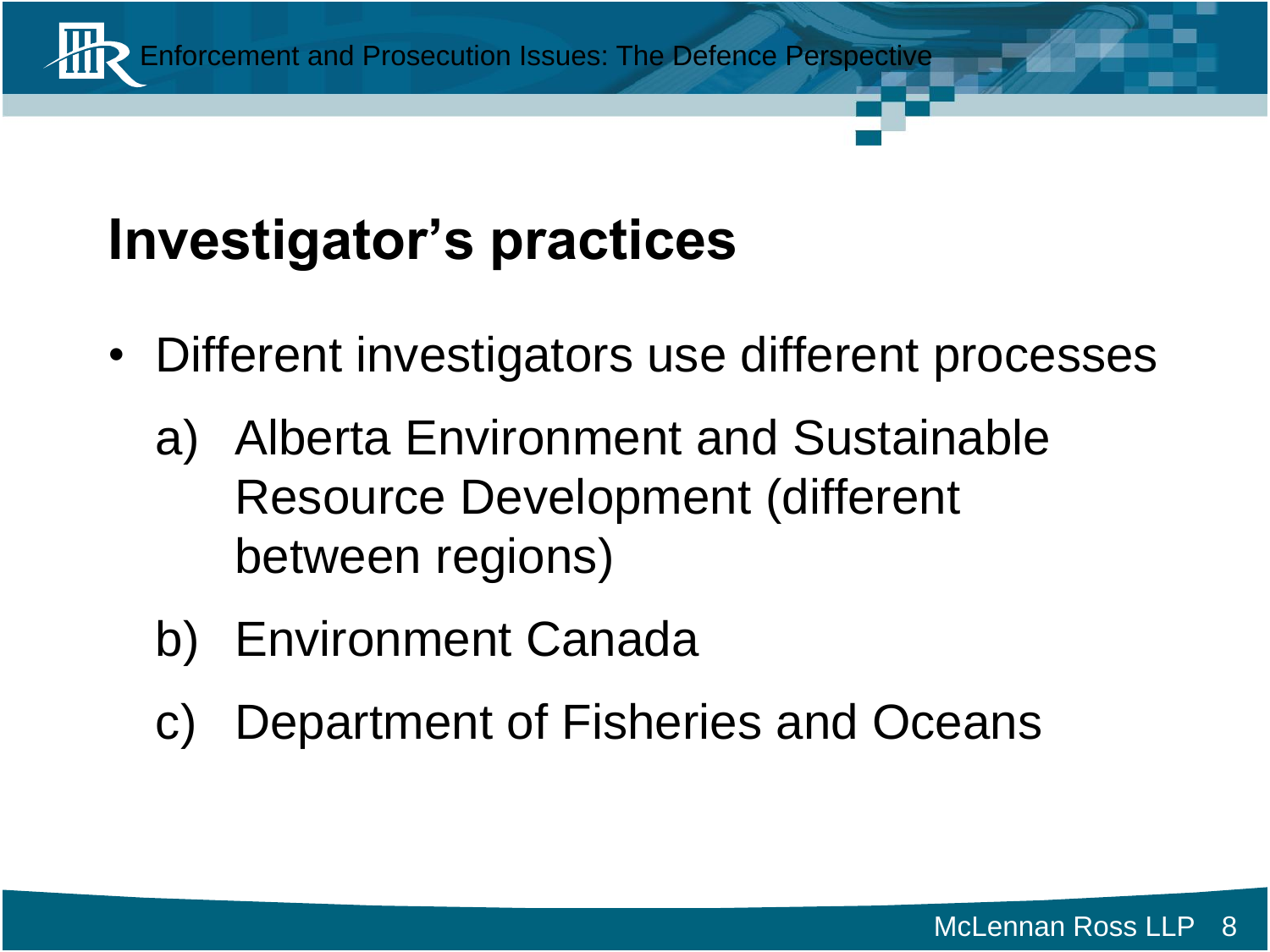#### **"New Era" of Enforcement – Defence Perspective**

- Last 5 years unprecedented coverage
- Sophisticated lobby  $\rightarrow$  media  $\rightarrow$  public opinion
- Recent high profile events or made high profile
- Issues on national and international stages
- Oilsands in news on daily basis
- Increased penalties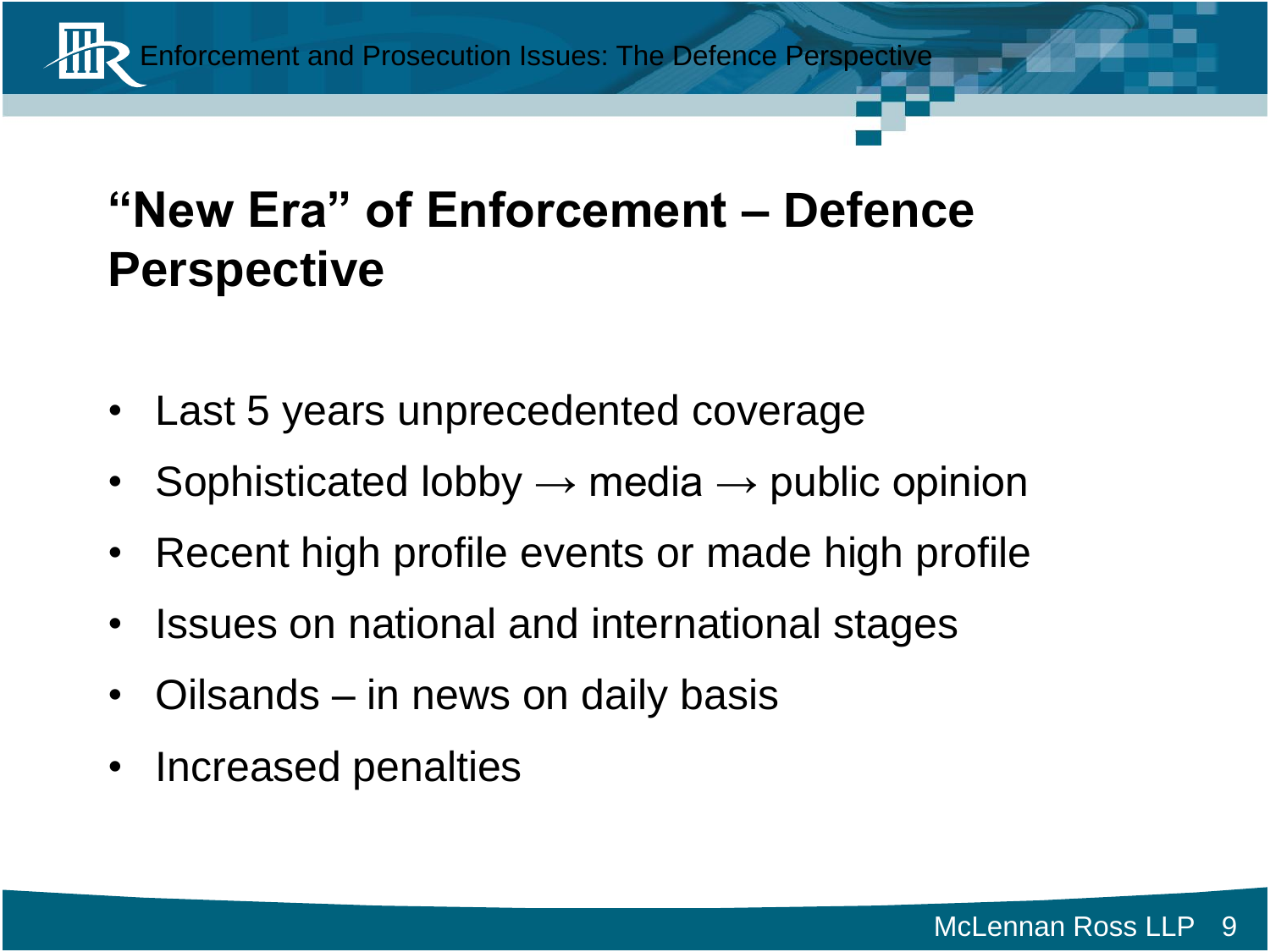# **Trends in Environmental Enforcement in Alberta**

Increased enforcement

- Significant penalties
- Costs to organizations

Broader application

- Personal liability
- Contractors' liability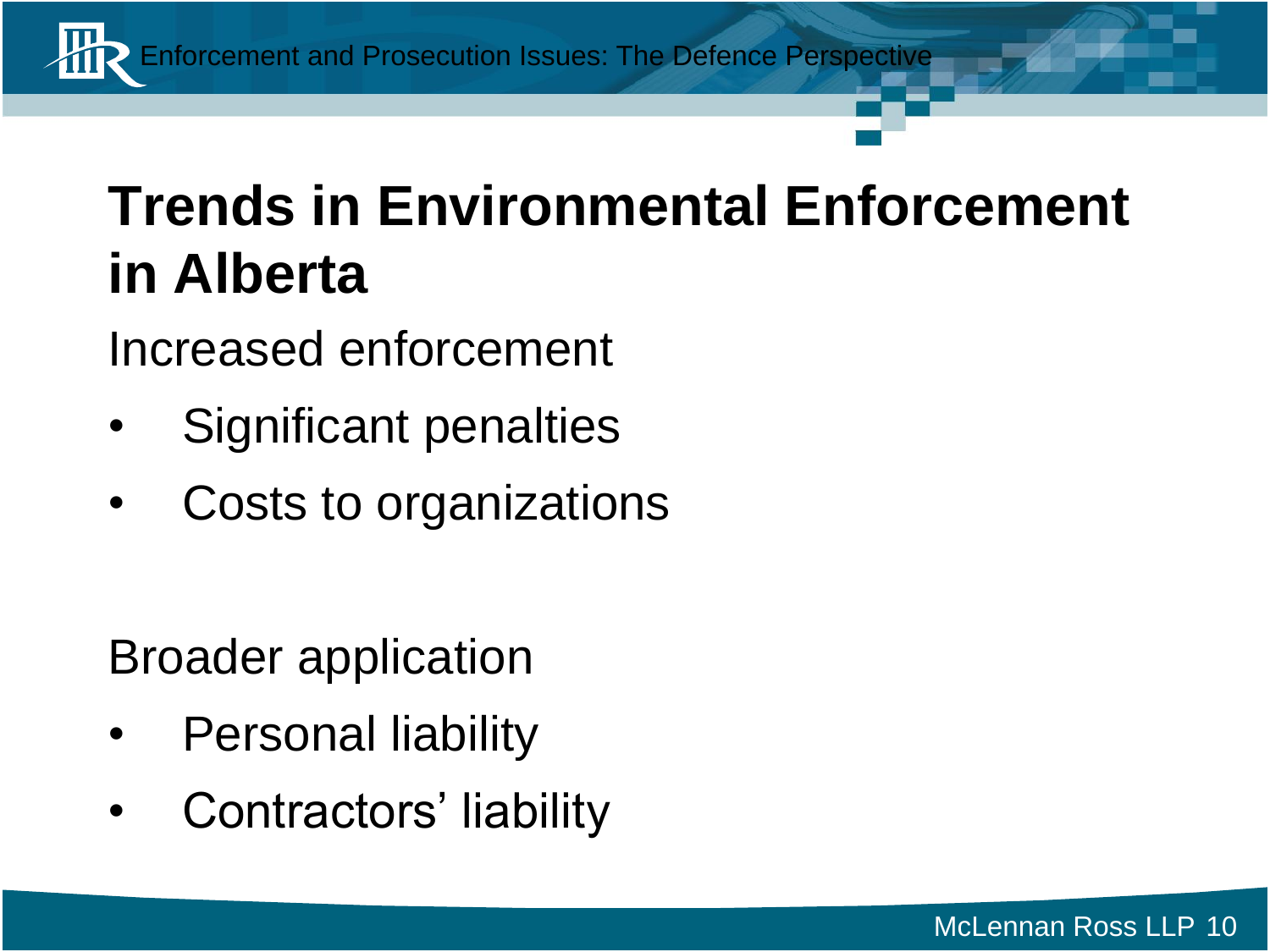#### **Trends in Environmental Enforcement in Alberta**

#### **Summary of AB Environmental Prosecutions**

| <b>Calendar Year</b> | <b>Number of Prosecutions</b><br><b>Completed</b> | <b>Total Penalties</b> | <b>Range of Court Penalties</b> |
|----------------------|---------------------------------------------------|------------------------|---------------------------------|
| 2012 (YTD)           | 4                                                 | \$395,500              | $$16,500 - $180,000$            |
| 2011                 | 8                                                 | \$880,000              | $$100,000 - $275,000$           |
| 2010                 | 9                                                 | \$861,270              | $$6,000 - $500,000$             |
| 2009                 | 4                                                 | \$1,481,000.00         | $$6,000 - $675,000$             |
| 2008                 | 4                                                 | \$12,000.00            | $$2,000 - $4,000$               |
| 2007                 | 4                                                 | \$582,000.00           | \$7,000 - \$280,000             |
| 2006                 | 8                                                 | \$546,902.00           | \$7,500 - \$249,402             |
| 2005                 | 18                                                | \$930,735.00           | $$1,000 - $100,000$             |
| 2004                 | 4                                                 | \$56,073.00            | $$1,000 - $50,000$              |
| 2003                 | 7                                                 | \$443,900.00           | $$1,000 - $125,000$             |
| 2002                 |                                                   | \$130,500.00           | $$1,000 - $75,000$              |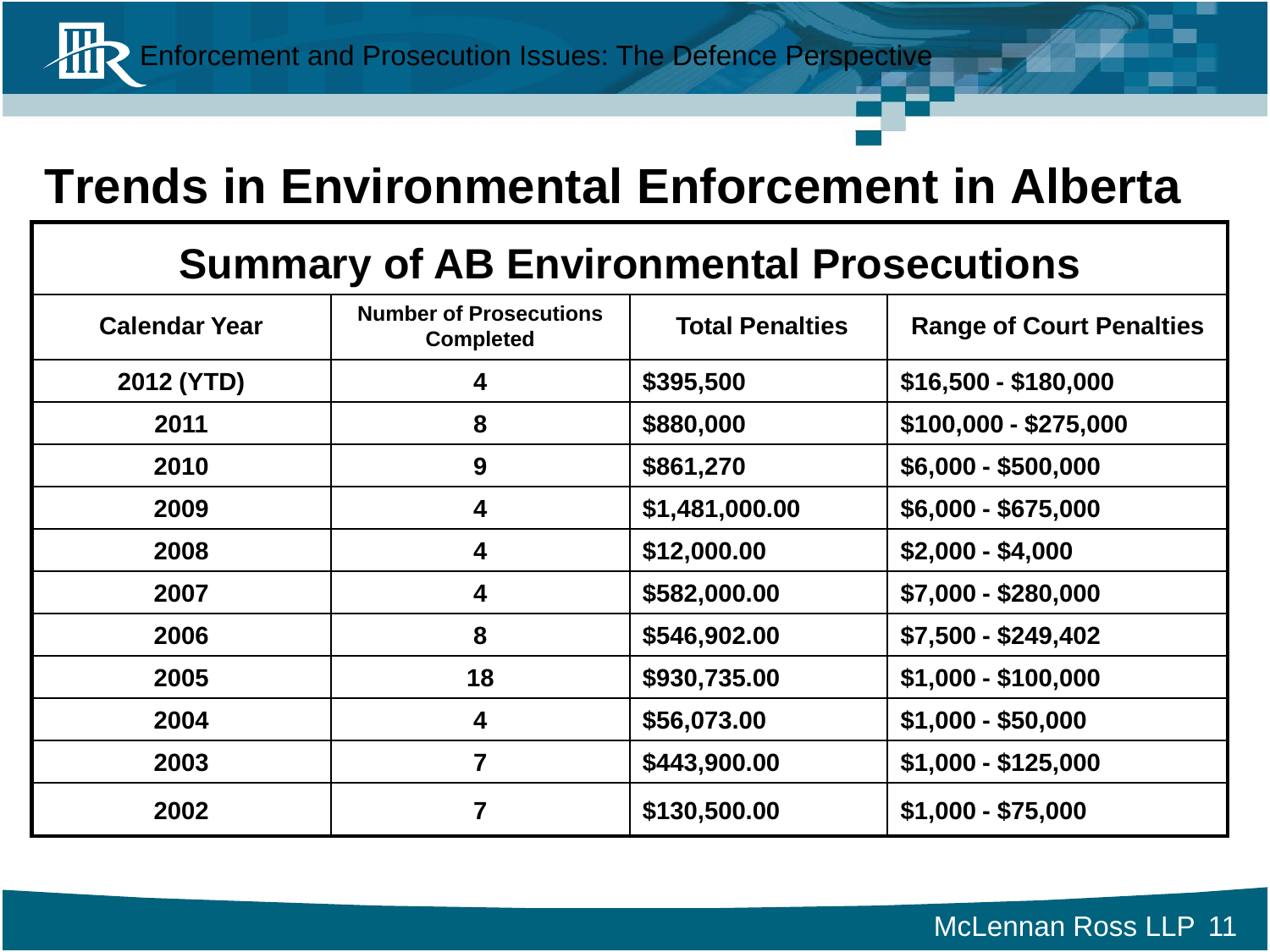### **Recent propensity to charge all who can "control" the activity**

- Owners may be liable for actions of subcontractors
- Liability for subcontractors can be managed:
	- a) Stringent selection process
	- b) Contract provisions addressing compliance, reporting, indemnity
	- c) Provide them with all information
	- d) Oversight audit, inspection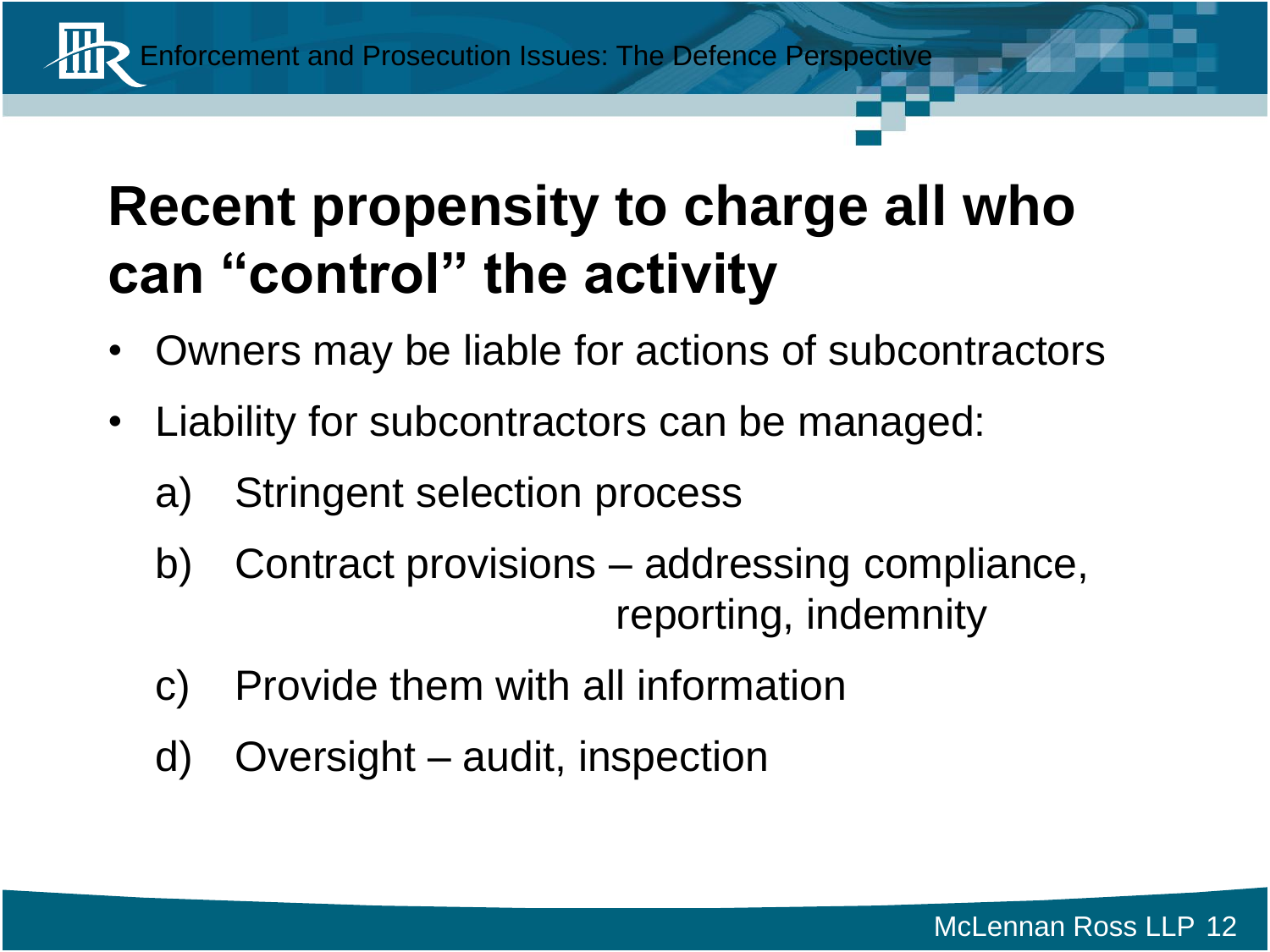

### **Personal Liability**

- Employees, Officers, Directors, etc. could all potentially face personal liability
- Independent legal counsel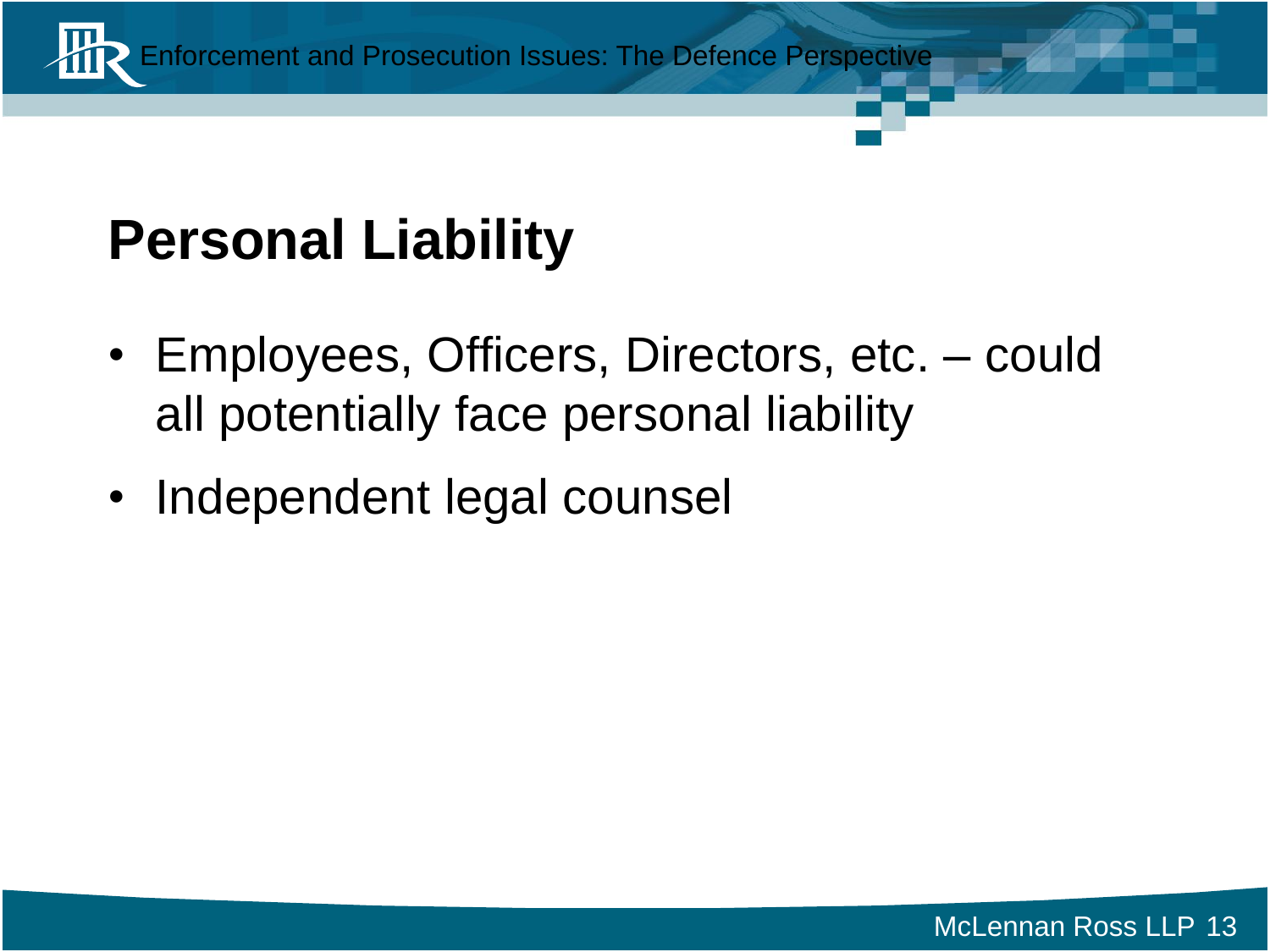

### **Western Biodiesel Inc. (August 2011)**

- Release of wastewater containing methanol into environment resulting in fire
- Manager provided false/misleading information to investigators
- Company fined \$160,000
- Manager sentenced to 4 months house arrest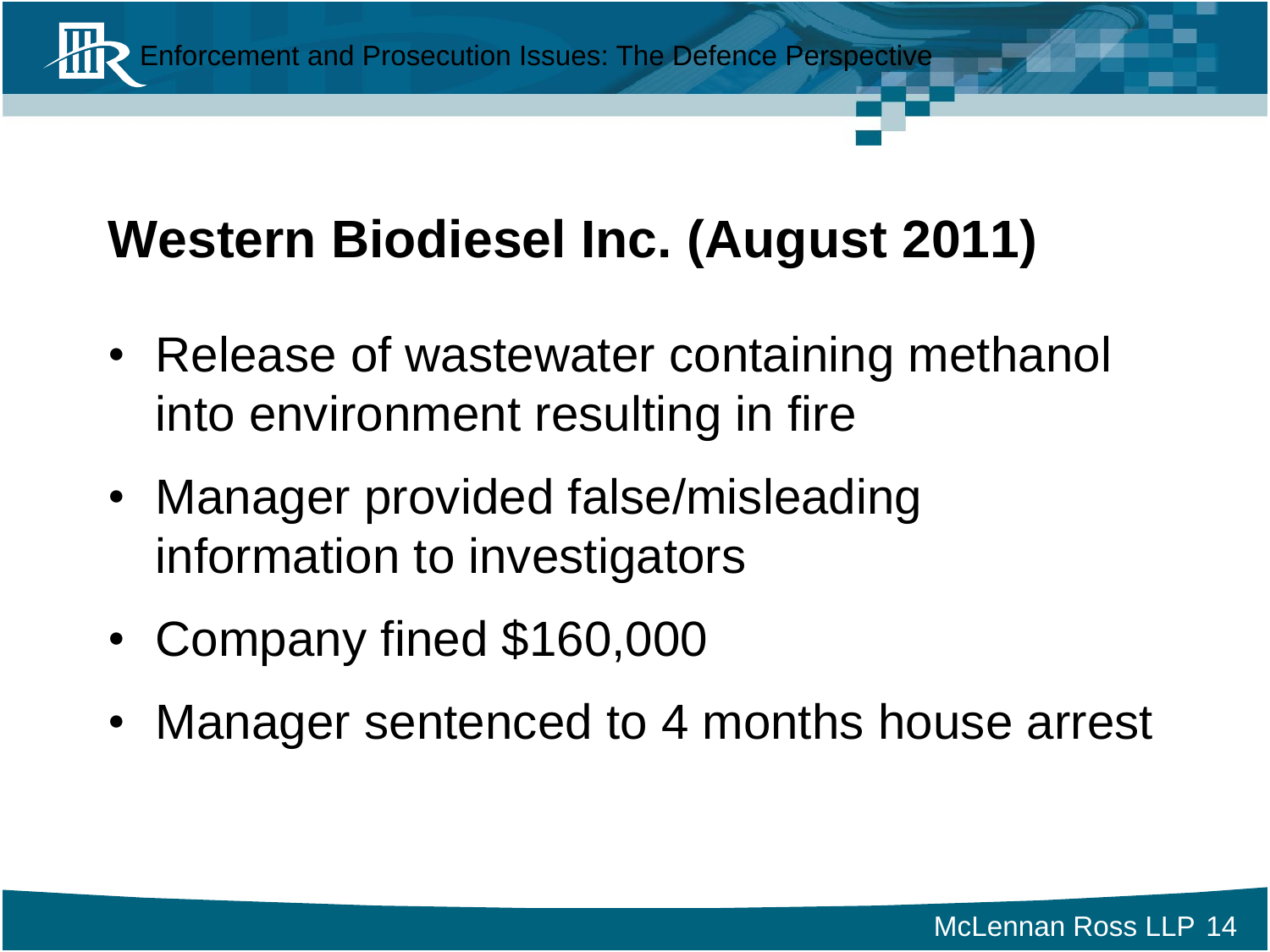# **R&D McCabe Ltd. (May 2009)**

- Hired by Suncor's contractor, Compass Group, to operate wastewater facility
- Investigation revealed that false information had knowingly been provided to regulators
- Mr. McCabe sentenced to 11 months house arrest
- Suncor fined \$175,000
- Compass Group fined \$225,000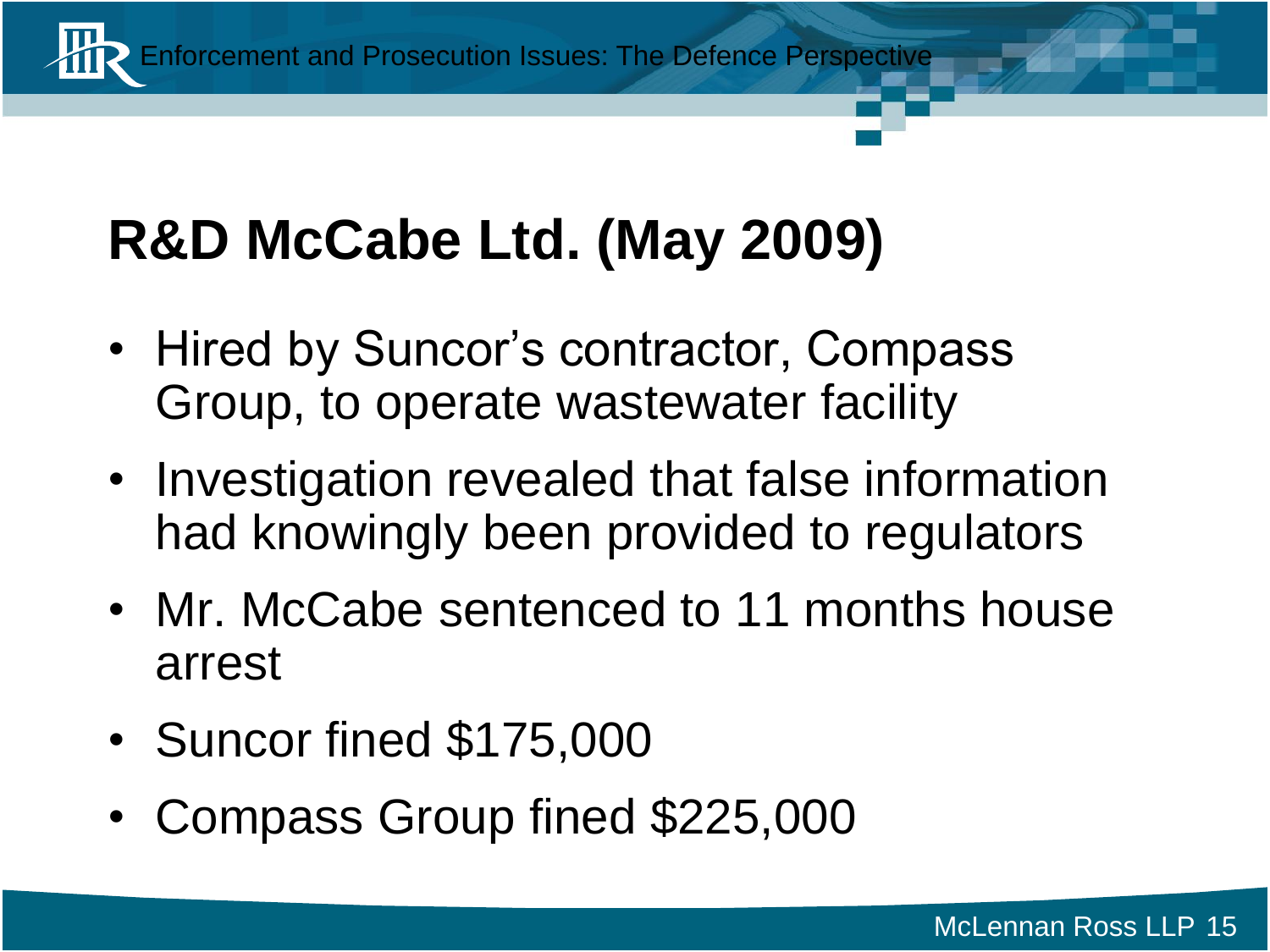

# **Sentencing**

- Sentencing options
	- creative sentencing
	- value to the Crown that directs money to the problem
	- joint submissions may remove risk of trial or sentencing uncertainties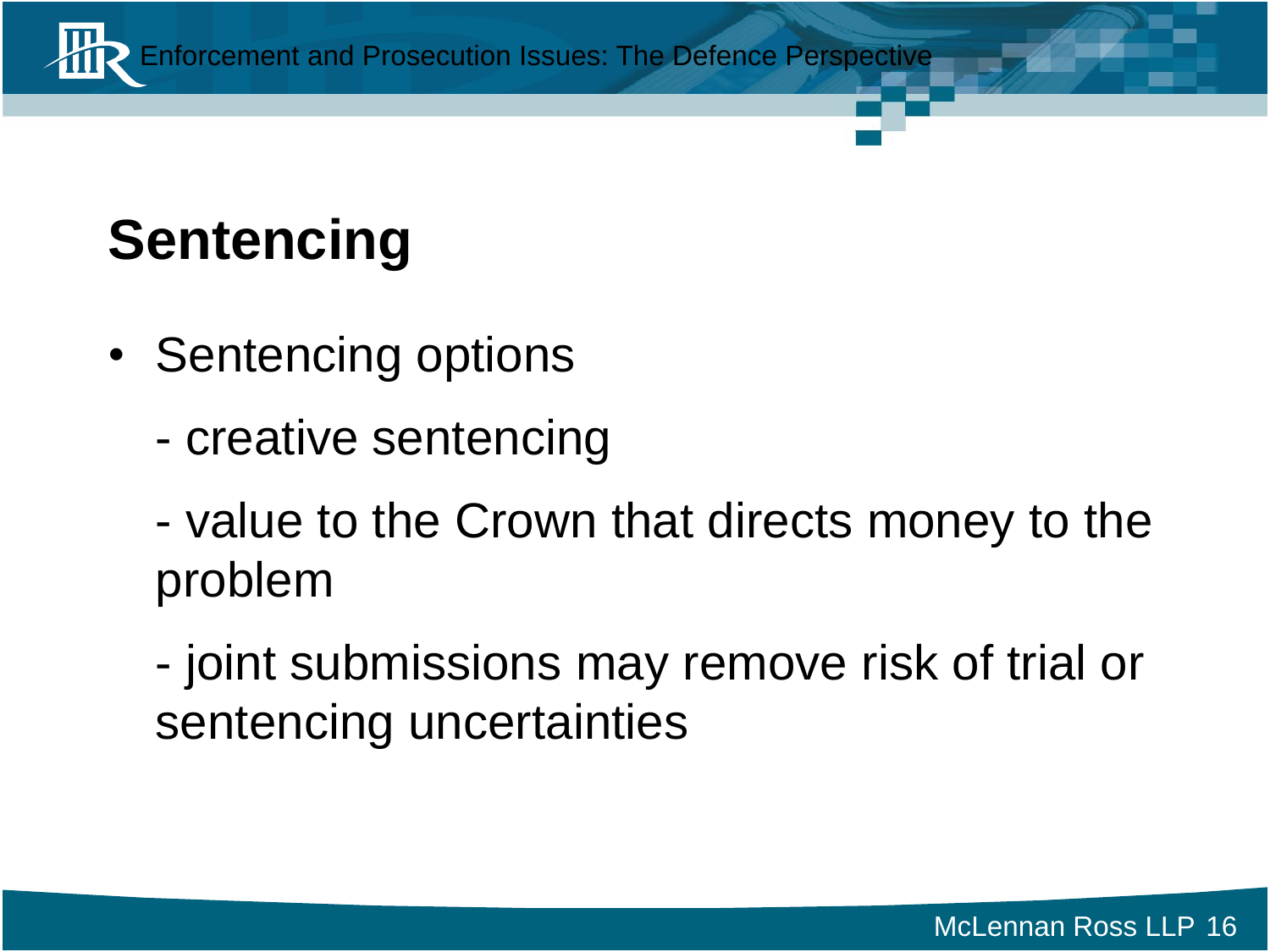### **Creative sentencing examples (Provincial)**

- **Canadian National Railway Company**
	- fined \$100,000.00
	- Creative sentencing order
		- \$280,000.00 allocated to NAIT to develop a course for volunteer firefighters; and
		- \$20,000.00 to the AB Firefighters Association for mentorship and qualification maintenance
- **Syncrude Canada Ltd.**
	- fined \$250,000.00
	- Creative sentencing order of \$250,000.00 towards 3 projects:
		- University of Alberta research into avian migration and deterrence;
		- conservation organizations to preserve waterfowl habitat; and
		- Wildlife Management Program at Keyano College in Fort McMurray.